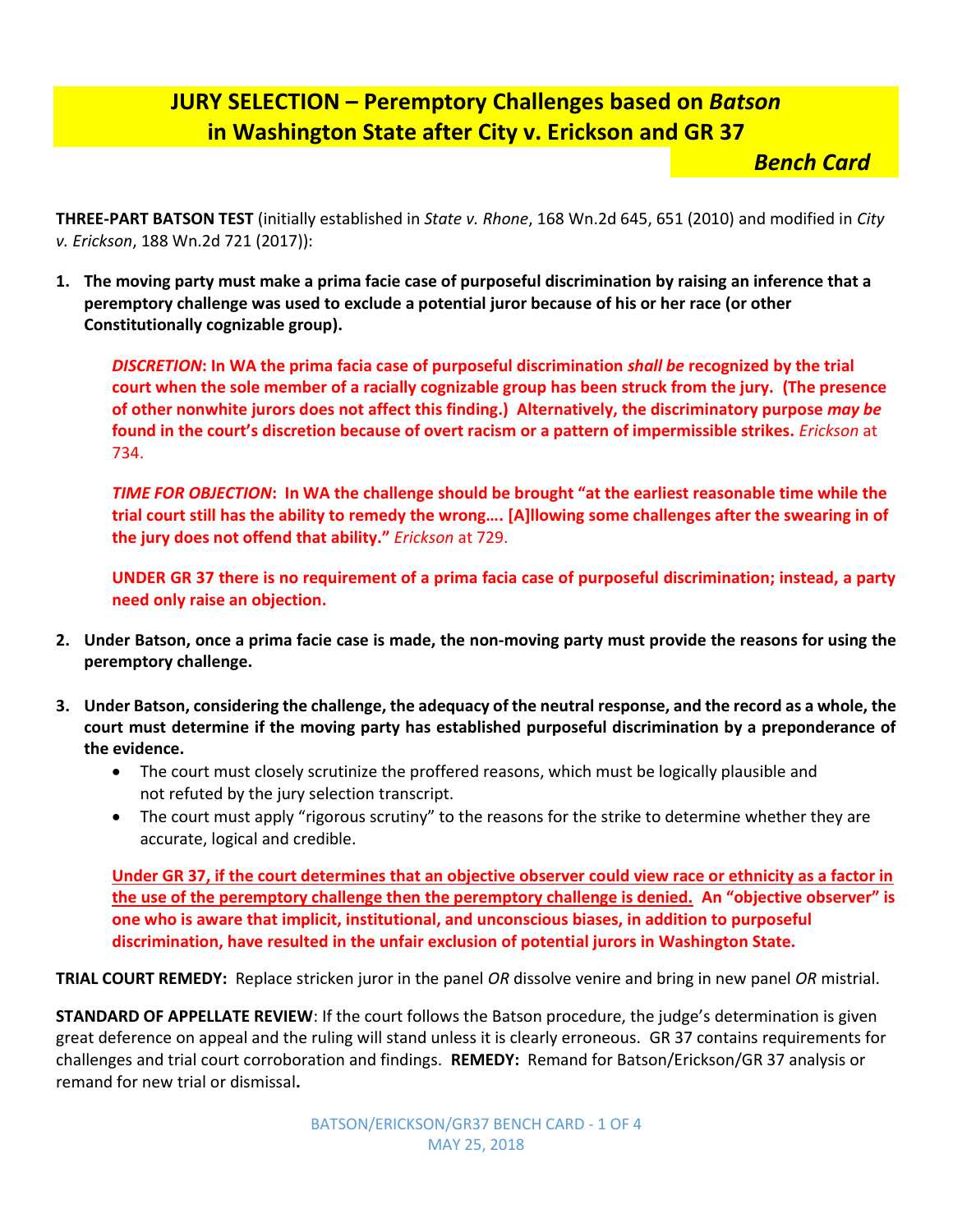## **GR 37 JURY SELECTION**

 (a) Policy and Purpose. The purpose of this rule is to eliminate the unfair exclusion of potential jurors based on race or ethnicity.

(b) Scope. This rule applies in all jury trials.

 (c) Objection. A party may object to the use of a peremptory challenge to raise the issue of improper bias. The court may also raise this objection on its own. The objection shall be made by simple citation to this rule, and any further discussion shall be conducted outside the presence of the panel. The objection must be made before the potential juror is excused, unless new information is discovered.

 (d) Response. Upon objection to the exercise of a peremptory challenge pursuant to this rule, the party exercising the peremptory challenge shall articulate the reasons the peremptory challenge has been exercised.

 (e) Determination. The court shall then evaluate the reasons given to justify the peremptory challenge in light of the totality of circumstances. If the court determines that an objective observer could view race or ethnicity as a factor in the use of the peremptory challenge, then the peremptory challenge shall be denied. The court need not find purposeful discrimination to deny the peremptory challenge. The court should explain its ruling on the record.

 (f) Nature of Observer. For purposes of this rule, an objective observer is aware that implicit, institutional, and unconscious biases, in addition to purposeful discrimination, have resulted in the unfair exclusion of potential jurors in Washington State.

 (g) Circumstances Considered. In making its determination, the circumstances the court should consider include, but are not limited to, the following: (i) the number and types of questions posed to the prospective juror, which may include consideration of whether the party exercising the peremptory challenge failed to question the prospective juror about the alleged concern or the types of questions asked about it; (ii) whether the party exercising the peremptory challenge asked significantly more questions or different questions of the potential juror against whom the peremptory challenge was used in contrast to other jurors; (iii) whether other prospective jurors provided similar answers but were not the subject of a peremptory challenge by that party; (iv) whether a reason might be disproportionately associated with a race or ethnicity; and (v) whether the party has used peremptory challenges disproportionately against a given race or ethnicity, in the present case or in past cases.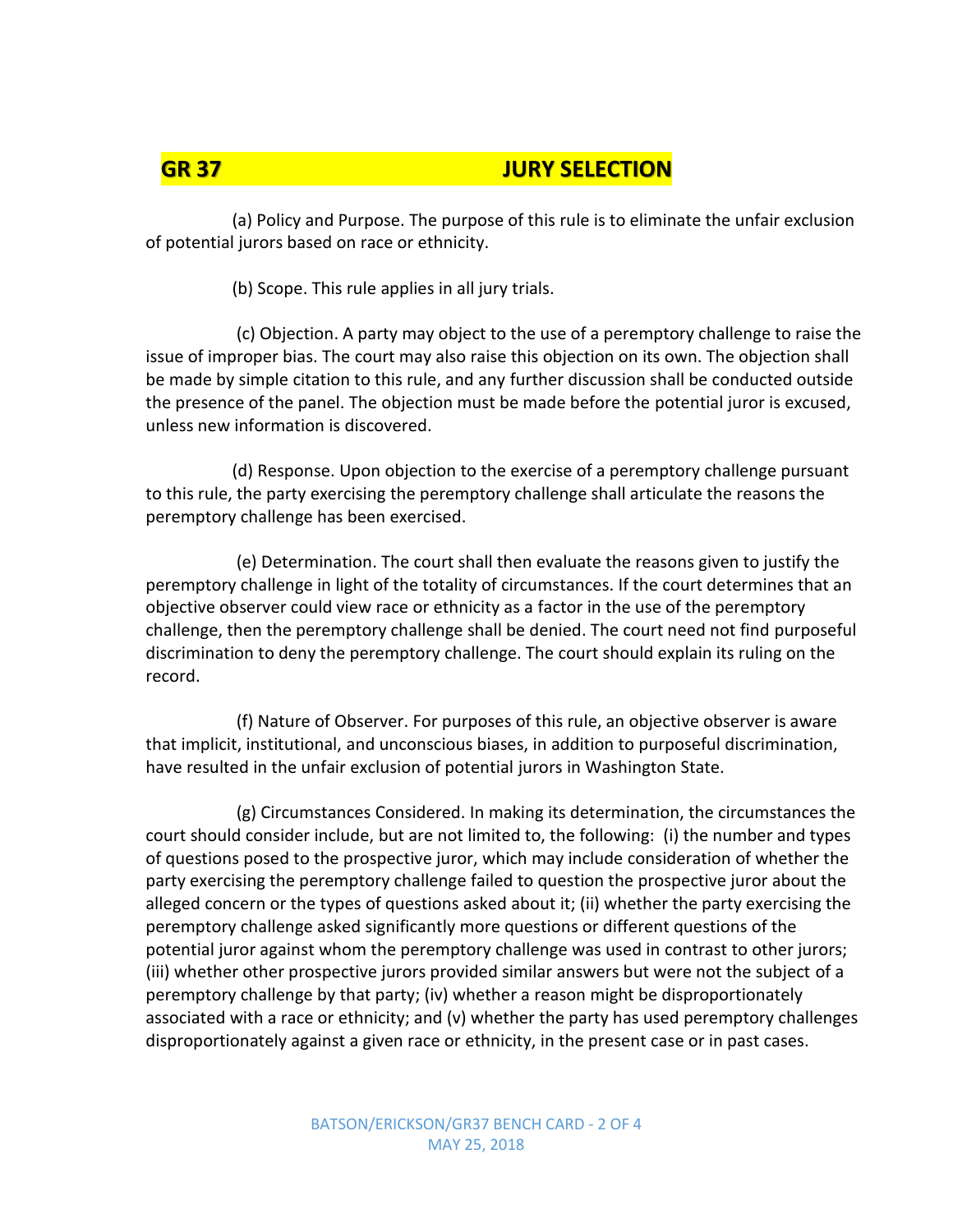### *GR 37, continued:*

(h) Reasons Presumptively Invalid. Because historically the following reasons for peremptory challenges have been associated with improper discrimination in jury selection in Washington State, the following are presumptively invalid reasons for a peremptory challenge: (i) having prior contact with law enforcement officers; (ii) expressing a distrust of law enforcement or a belief that law enforcement officers engage in racial profiling; (iii) having a close relationship with people who have been stopped, arrested, or convicted of a crime; (iv) living in a high-crime neighborhood; (v) having a child outside of marriage; (vi) receiving state benefits; and (vii) not being a native English speaker.

 (i) Reliance on Conduct. The following reasons for peremptory challenges also have historically been associated with improper discrimination in jury selection in Washington State: allegations that the prospective juror was sleeping, inattentive, or staring or failing to make eye contact; exhibited a problematic attitude, body language, or demeanor; or provided unintelligent or confused answers. If any party intends to offer one of these reasons or a similar reason as the justification for a peremptory challenge, that party must provide reasonable notice to the court and the other parties so the behavior can be verified and addressed in a timely manner. A lack of corroboration by the judge or opposing counsel verifying the behavior shall invalidate the given reason for the peremptory challenge.

[Adopted effective April 24, 2018.]